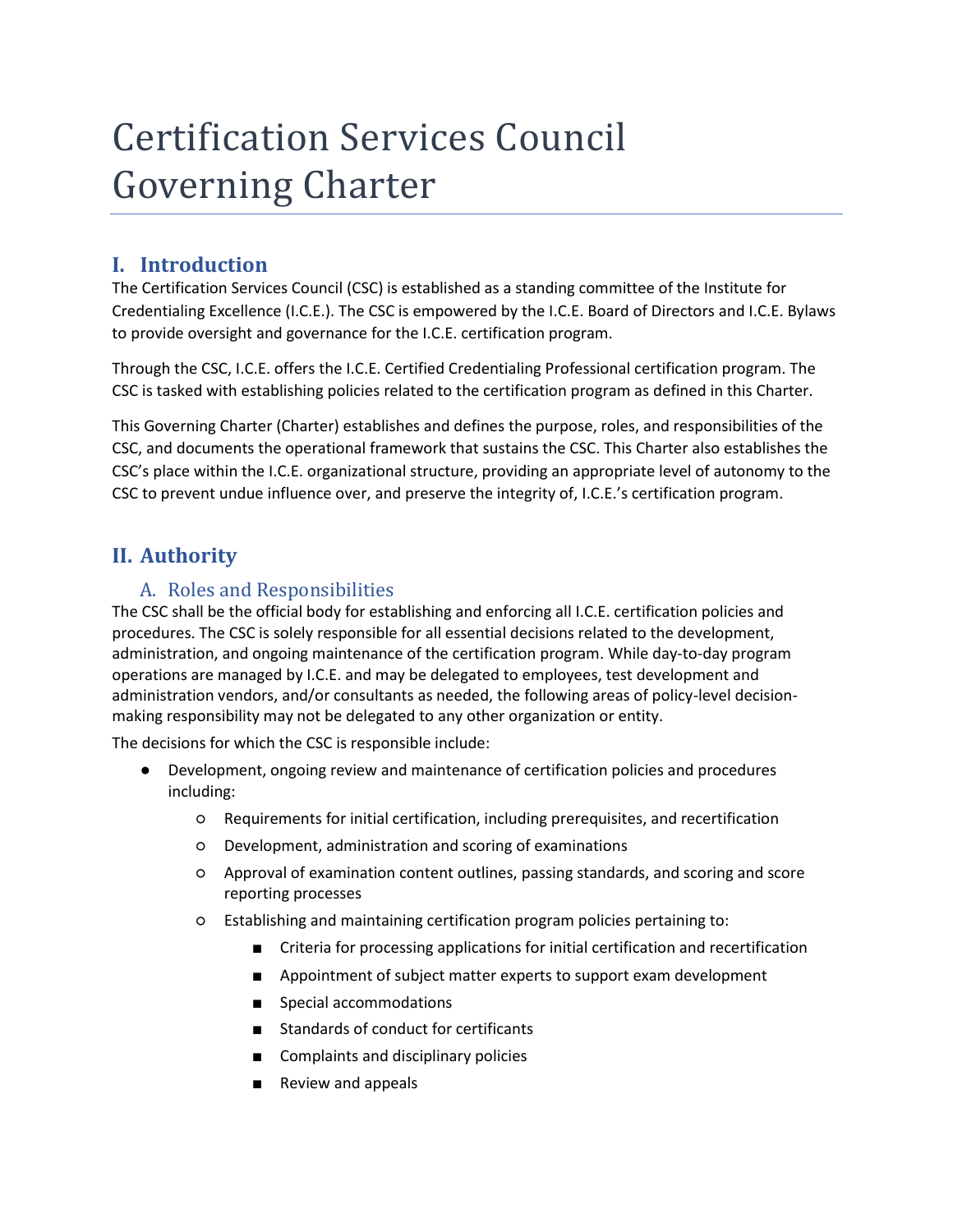- Confidentiality
- Nondiscrimination
- Conflict of interest
- Security
- Impartiality
- Document management
- Use of certification marks
- Credential verification
- Retesting
- Quality assurance
- Other policies as needed to directly support the certification program
- Development and monitoring of a plan for certification activities
- Appointment of CSC members
- Appointment of subject matter expert committees, panels, and working groups as needed to support examination development tasks
- Oversight of quality control measures

## B. Standards of Conduct

The CSC members shall:

- Be guided by honest, good judgement in all decision-making.
- Follow the confidentiality policy and protect the confidentiality of certification examination content, certification candidate information and all issues that come before the CSC.
- Not misuse inside information.
- Act in good faith in decisions of risk and uncertainty.
- Follow the conflict of interest policy, including requirements for disclosure and recusal.
- Respect the qualifications and special expertise of other volunteers and staff.
- Exhibit exemplary ethical behavior.

## **III. Limitations**

The CSC does not develop, approve, recommend, or endorse certificate programs, courses of study, education, or training leading to certification. The CSC does not require that candidates for certification complete education or training programs offered by I.C.E.

CSC members cannot develop or deliver training and/or exam preparation products that prepare individuals for any I.C.E. certification program during, and for 3 years following, their term(s) of service.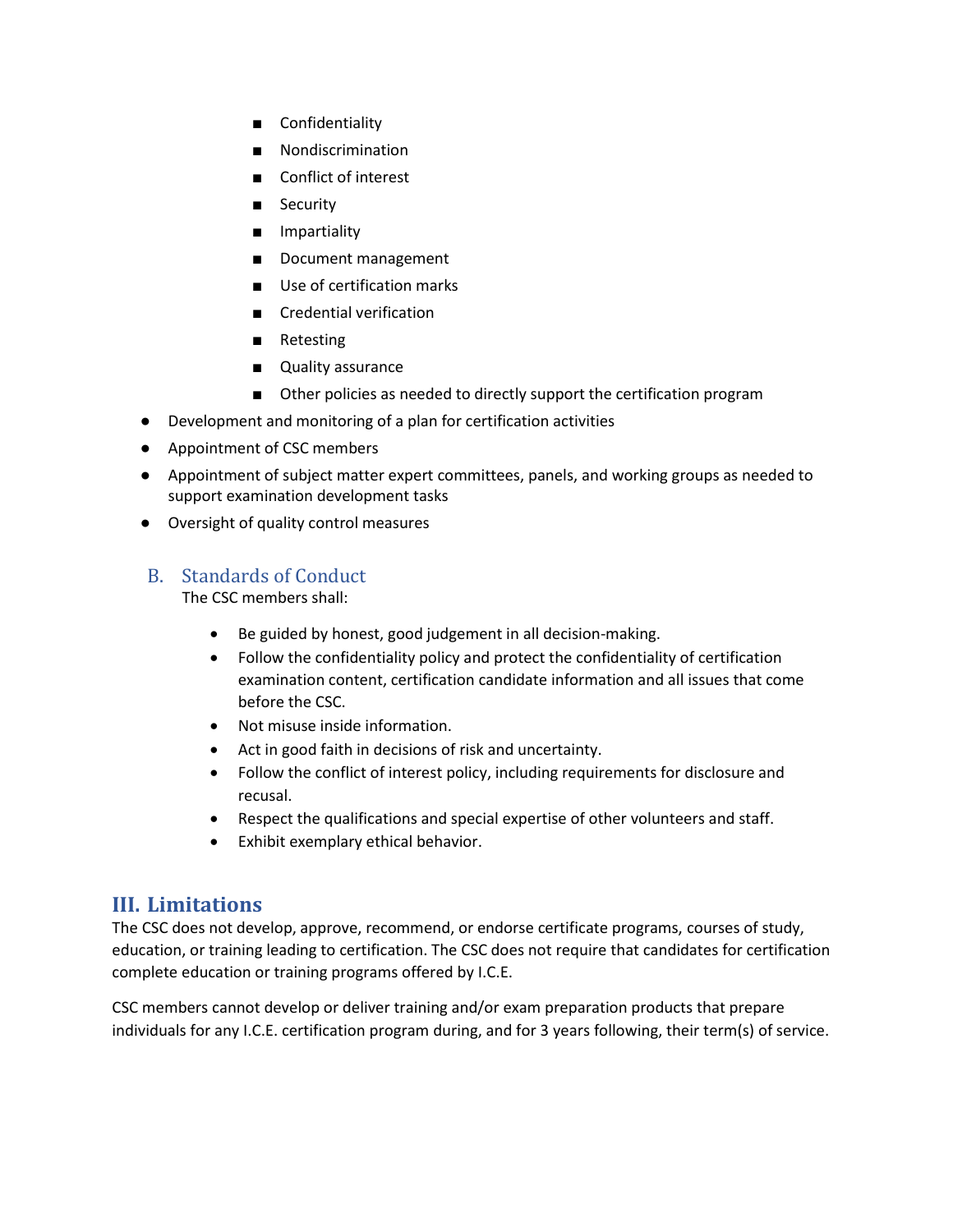Members of the CSC may not take the certification examination while serving on the CSC and for two (2) years thereafter. CSC members who hold certification may recertify using options other than the examination.

The CSC does not determine pricing, fees, or marketing strategies.

# **IV. CSC Composition**

#### A. Composition

The I.C.E. CSC shall be composed of a minimum of nine (9) and not more than eleven (11) voting members.

One member of the I.C.E. Board of Directors shall be appointed annually by the I.C.E. Board to serve on the CSC as a non-voting member.

#### B. Qualifications

Voting membership of the CSC shall be representative of the certification program constituency and shall be determined as follows:

- Certified Members:
	- o At least two members who hold I.C.E. Certification\* and whose role is primarily in the domain of governance and resources
	- o At least two members who hold I.C.E. Certification\* and whose role is primarily in the domain of credentialing program operations
	- o At least two members who hold I.C.E. Certification\* and whose role is primarily in the domain of assessment development and validation
	- o At least one member who has experience working in or with NCCA accredited certification programs
	- o At least one certified member who is not an I.C.E. member
- Public Member: At least one member who represents the public or non-employer consumer of certified services

Other stakeholder representatives may be included on the CSC according to current issues or projects.

\* Certification is not required for inaugural members of the CSC.

#### C. Public Member

The Public Member's role is to champion the public or consumer interest, bring forward new ideas and goals, contribute an unbiased perspective, encourage consumer-oriented positions, and bring additional public accountability and responsiveness. The Public Member should have a track record of advocacy on behalf of the public interest, have a basic understanding of certification and accreditation, and have previous experience serving on the governing or advisory board of a business, religious or civic organization, or similar entity.

The Public Member will not be: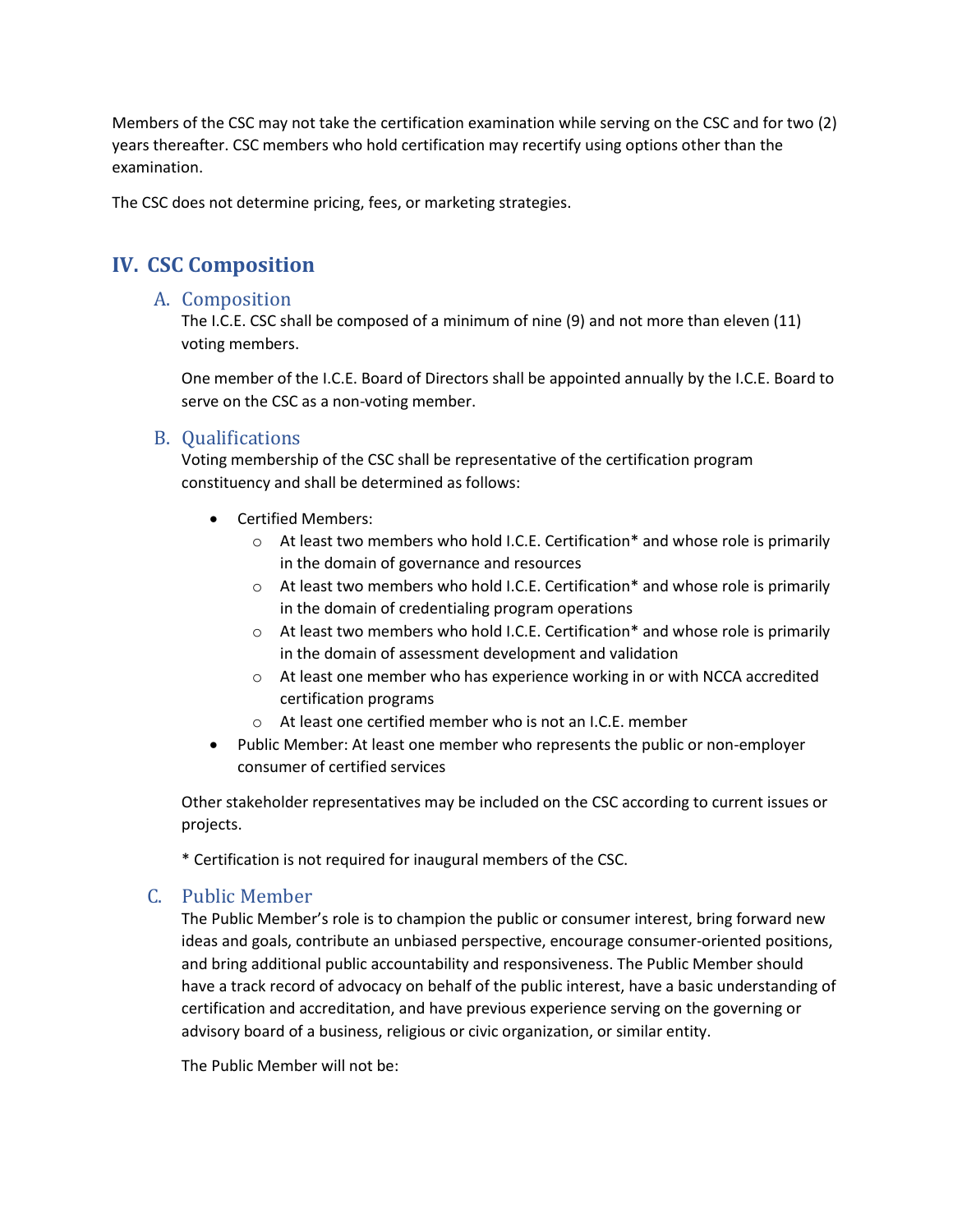- A current or previous member of the certification profession including, but not limited to, any certification organization employee, certification organization Board member, or vendor/consultant to certification organizations
- A supervisor, manager, direct co-worker, or an employee or subordinate of individuals in the certification profession
- An employee of an individual certified by the certification program or of an employer of individuals in the profession encompassed by the certification program
- A person who currently receives or within the last five years has received income from the profession encompassed by the certification program

#### D. Officers

The CSC will annually elect a Chair and Vice-Chair as officers of the CSC. An individual may not hold more than one office on the CSC at a time.

Officers will be selected from among the voting members of the CSC and elected by majority vote of the CSC. Only voting CSC members who have served for one full year shall be eligible to hold office.

The Chair shall preside over each meeting, be the official spokesperson for the CSC and represent the CSC as needed. The Vice Chair shall assume the duties of the Chair when the Chair is unable to fulfill them. The Vice Chair shall oversee the CSC nominations and elections process. The Vice Chair shall ensure accurate minutes of each meeting are recorded and distributed by I.C.E. staff.

#### E. Terms

Voting members of the CSC shall serve three (3) year terms and may be re-elected to one consecutive term by majority vote of the CSC for a maximum of two (2) three (3) year terms.

The non-voting I.C.E. Board of Directors representative serves a one year term and may be reappointed by the Board within the limits of the Board term.

Officers are elected for a term of one year and may serve additional terms within the limits of their CSC terms.

Terms of office shall follow the calendar year.

## **V. Selection Process**

Voting members of the CSC shall be elected by majority vote of the sitting members of the CSC from a slate of candidates recommended by the I.C.E. Nominating Committee.

The I.C.E. Board representatives shall be appointed by majority vote of the I.C.E. Board of Directors.

The CSC will establish policies and procedures for the recruitment, nomination, and selection of appointed members. The process for recruitment, nomination, and selection of all Council members, whether appointed or elected, will be transparent and publicly available.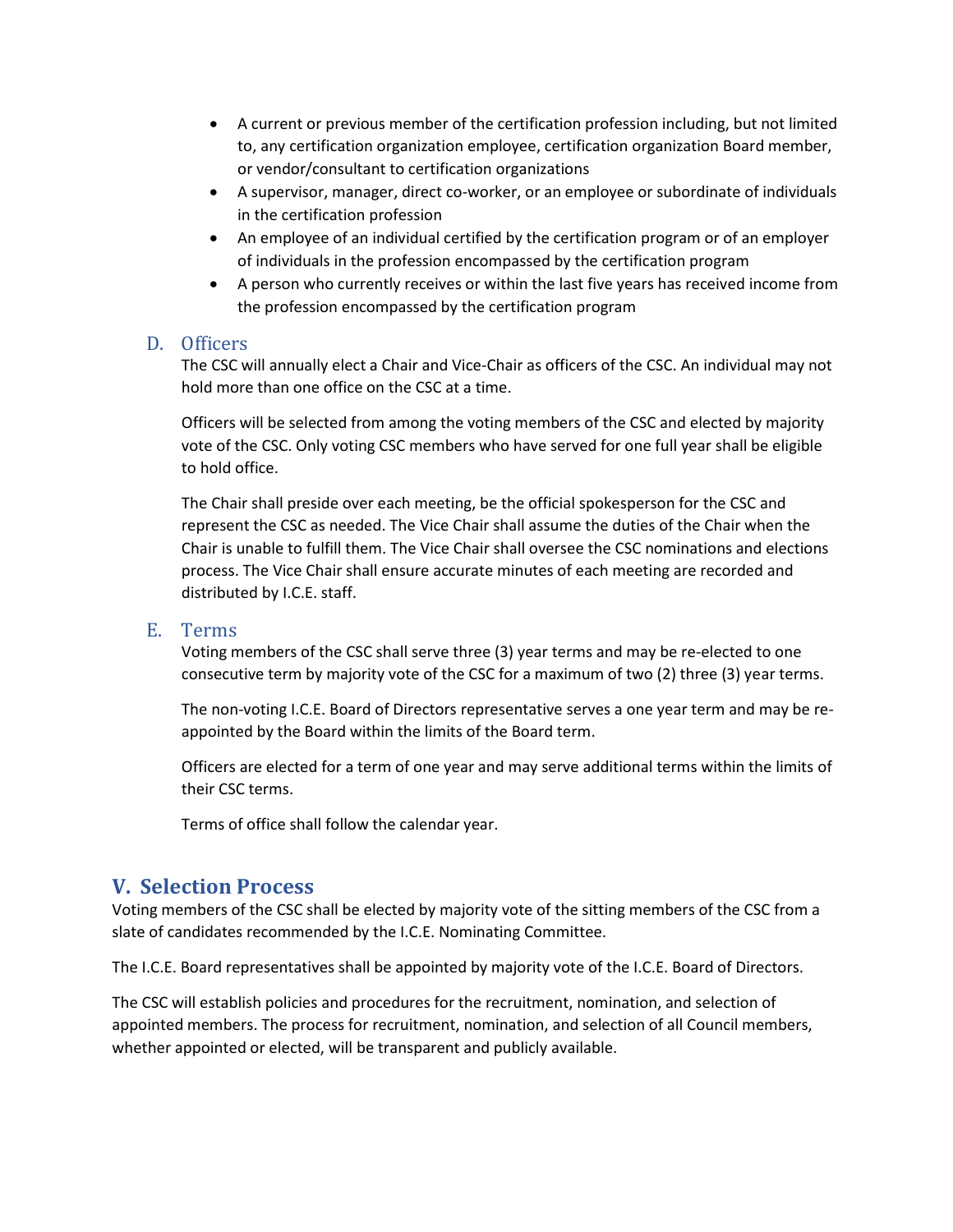# **VI.Removal, Resignation and Vacancies**

#### A. Removal

The CSC may remove, for cause, any member of the CSC upon 2/3 vote of the CSC at any meeting duly convened. Examples of actions that would constitute cause for removal include, but are not limited to:

- Failure to fulfill the requirements for serving on the CSC through attendance at, and participation in, meetings and conference calls with adequate advance preparation
- Failure to follow CSC policies
- Failure to act ethically
- Failure to follow the conflict of interest policy and/or disclose a conflict of interest prior to voting on related matters
- Failure to maintain confidentiality
- Conduct detrimental to the purpose and function of the CSC
- Neglect of duty
- Any other proper cause as determined by the CSC.

#### B. Resignation

A CSC member may resign at any time by providing written notice to the Chair (or the Vice-Chair in the case of the Chair's resignation). The written notice includes the effective date of the resignation. If no date is provided, the Chair determines the effective date.

#### C. Vacancies

A vacancy on the CSC shall be filled for the unexpired portion of the term in the same manner as specified for initial selection.

## **VII. Committees**

The CSC shall appoint committees, working groups, panels, or task forces as needed to accomplish its purpose. All committees, working groups, panels, or task forces will act in an advisory capacity to the CSC.

## **VIII.Reporting and Transparency**

The CSC will maintain open and transparent communication with the I.C.E. Board of including providing periodic activity reports.

## **IX. Meetings**

The CSC shall meet at least two times per year and may meet more often as needed.

Meetings may be held in-person, by conference telephone, or by any means of communications by which all persons participating in the meeting are able to communicate with one another. A majority of CSC members is required for a quorum and a majority of votes is required to pass a motion at any meeting at which a quorum is present.